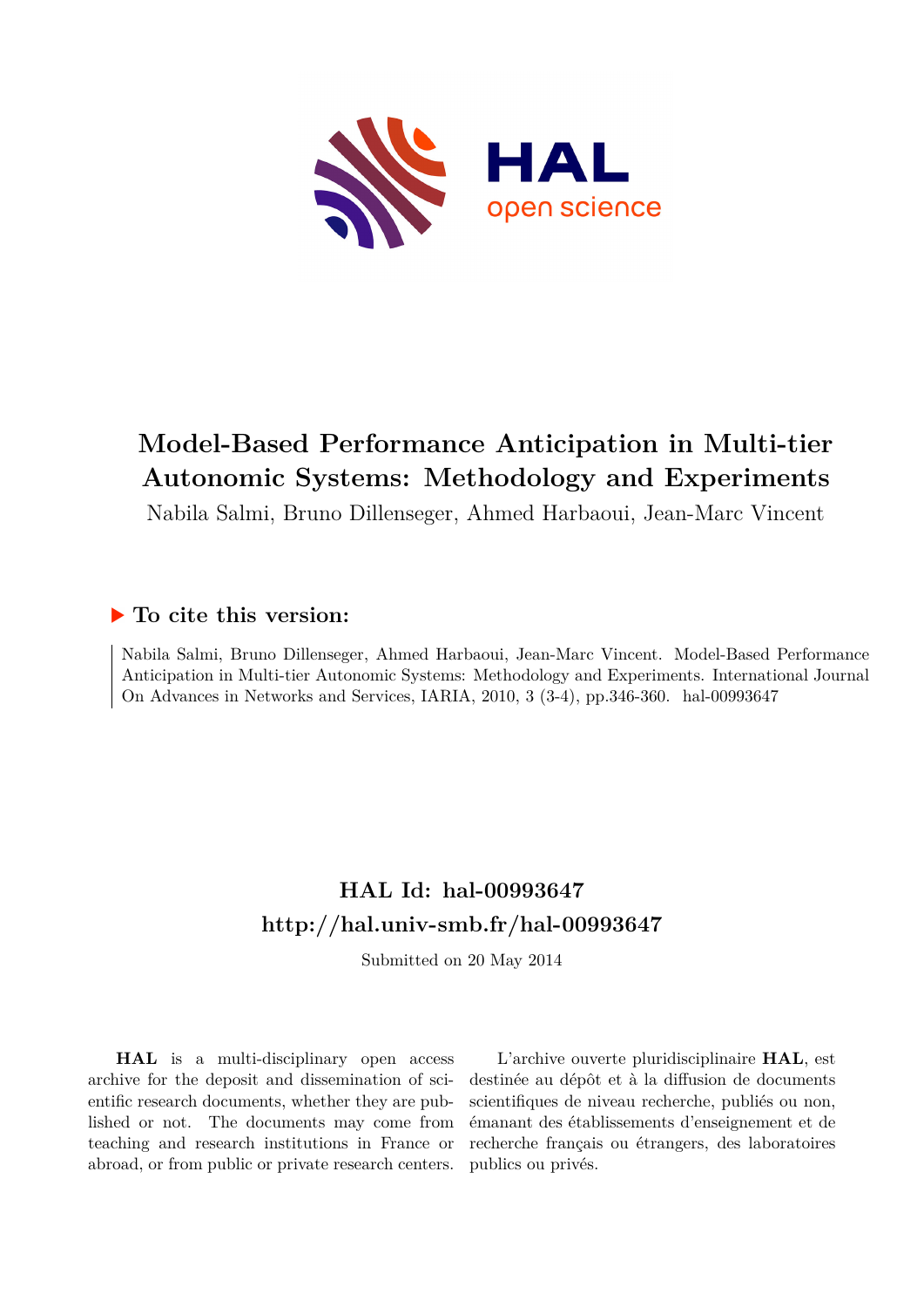# Model-based Performance Anticipation in Multi-tier Autonomic Systems: Methodology and Experiments<sup>1</sup>

Nabila Salmi∗‡, Bruno Dillenseger<sup>∗</sup> , Ahmed Harbaoui∗†, and Jean-Marc Vincent†

<sup>∗</sup> Orange Labs, Grenoble, France

Email: bruno.dillenseger@orange-ftgroup.com, nabila.salmi213@gmail.com

† LIG, MESCAL Project, Grenoble, France ‡ LISTIC, University of Savoie, Annecy, France

Email: {ahmed.harbaoui, jean-marc.vincent}@imag.fr

*Abstract*—This paper advocates for the introduction of performance awareness in autonomic systems. Our goal is to introduce performance prediction of a possible target configuration when a self-\* feature is planning a system reconfiguration. We propose a global and partially automated process based on queues and queuing networks modelling. This process includes decomposing a distributed application into black boxes, identifying the queue model for each black box and assembling these models into a queuing network according to the candidate target configuration. Finally, performance prediction is performed either through simulation or analysis. This paper sketches the global process and focuses on the black box model identification step. This step is automated thanks to a load testing platform enhanced with a workload control loop. Model identification is based on statistical tests. The identified models are then used in performance prediction of autonomic system configurations. This paper describes the whole process through a practical experiment with a multi-tier application.

*Keywords*-Autonomic systems; performance; automatic modelling; queuing network model; load injection

## I. INTRODUCTION

# *A. Autonomic computing and performance management*

Management of modern distributed systems is becoming increasingly complex and costly. Autonomic computing typically addresses this issue by providing systems with selfmanagement capabilities. A common approach to building self-managing systems has been sketched by [1], through the well-known MAPE-K control loop (Monitor, Analyze, Plan, Execute - Knowledge): some self-\* features (e.g., optimization, configuration, healing and protection) are implemented in the system in the form of feedback loops that result in system reconfiguration plans to be executed when special undesired situations are met. Reconfigurations typically result in removing, adding or replacing one or several system constituents, thus resulting in a new configuration. Here, we consider changing constituent parameters (e.g., tuning) as a component replacement inasmuch its behavior changes, especially from a performance point of view.

Reconfiguring a distributed application may result in performance changes, ranging from anecdotal to dramatic. In the case of critical or Service Level Agreement-ruled systems, it may be quite relevant to evaluate the performance of a candidate new configuration before actually deploying it. This

<sup>1</sup>This work is supported by the French ANR, through the Selfware and SelfXL projects, and ANRT.

remark applies to any self-\* feature-driven reconfiguration, but it particularly applies to self-optimization. This sort of feature may typically compare different candidate configurations, looking for an optimized trade-off between an expected performance level and operational constraints and costs.

This paper deals with the introduction of a strong performance-awareness in autonomic systems, in order to drive the Analyze step of the MAPE-K loop with relevant performance Knowledge, combined with performance analysis or simulation capabilities. To do this, our approach consists in relying on performance models of a distributed application's constituents, and then composing these models according to interactions between constituents, to get a performance prediction of an application configuration. We typically address distributed applications where some constituents may be replicated in order to increase the overall application performance (e.g., multi-tier web applications). In this introduction, we sketch the global process, as presented in [2].

# *B. Identifying black boxes*

The first roadblock we meet is getting the constituents' performance models. Applications, middleware and systems based on common information technologies typically come with poor performance-related specification, if any. At a certain granularity, the inner architecture of some constituents is either so complex or under-specified that trying to infer a performance model for each one would practically take far too much effort. However, a certain granularity of decomposition seems to be humanly affordable, at least for distributed applications. For instance, an HTTP front-end, an EJB container and a database is a straightforward level of decomposition in the context of multi-tier Java EE applications. Based on this, our approach is two-fold:

- 1) decompose a distributed application into constituents, called *black boxes*, with a relevant granularity,
- 2) automatically get a performance model of each black box through an experimental stimulus-response observation principle.

The relevant granularity level is a trade-off between the decomposition feasibility (with regard to available information and complexity) and the final model accuracy and sizing opportunities. The major criterion is sizing opportunity: if one sub-element of a black box can be replicated to increase the workload capacity of the sub-feature it supports, then there is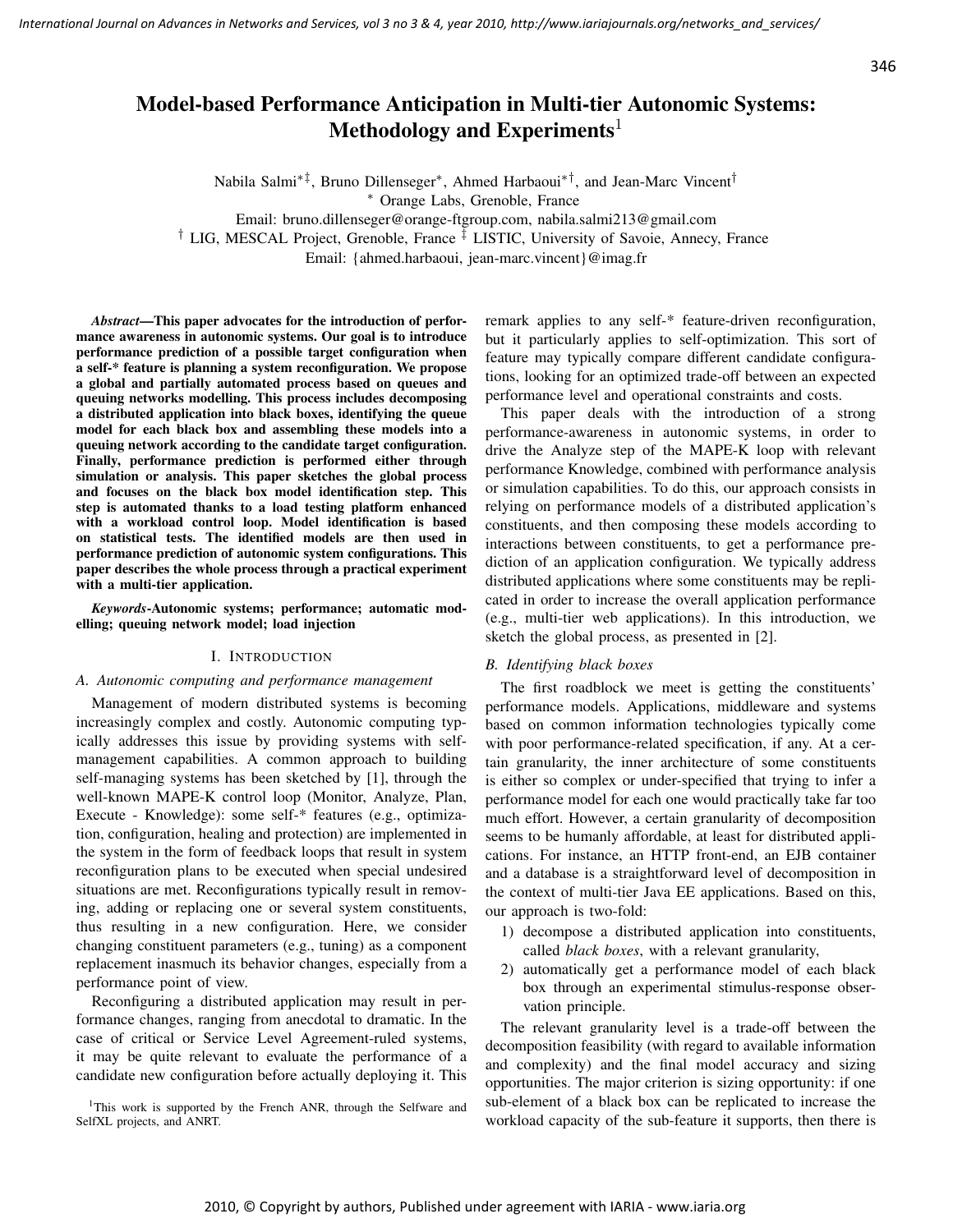a big motivation in decomposing this black box into sub-black boxes. Accuracy is another motivation for decomposition, since a queuing network model will be closer to reality than a single queue model representing the same element. Last, the black boxes model identification process may be quicker and simpler, for smaller black boxes, and may have less weird behaviors than for bigger ones.

A black box is a constituent whose content is unknown. You may only know its external interfaces and be able to invoke their operations, and observe the outputs resulting from your invocations. This black-box may (or may not) provide an interface to give some information about its state. It runs in an execution environment whose resources usage may be observed (CPU, RAM, network bandwidth, etc.). We particularly address software black boxes running on an operating system. Commercial, off-the-shelf software elements, as well as complex open source middleware, would be typically black boxes. In case of distributed software, network interactions give decomposition opportunities.

# *C. Automatic model identification*

Once we have decomposed the global system into black boxes, we need to get a performance model for each of them, and then to combine these models into a single one representing the global system. To achieve this, we choose to model black boxes as queues, and the global system as a queuing network. The idea is that we can experimentally identify queuing models that best represent the performance of black boxes, and then build the resulting queuing network for performance prediction. Model identification is based on non-parametric statistical tests. This enables to determine the best distributions fitting service times and inter-arrival times.

The other idea is to get experiments on black boxes automatically performed by a load testing platform, enhanced with self-regulated load injection capabilities [3]. The workload is automatically adjusted according to measures and policies that define workload steps, levels and saturation criteria. There are three reasons for this step-by-step increasing workload injection. First, we have no knowledge and we make no assumption about the maximum capacity of each black box: we start with a minimal capacity assumption, and then we gradually increase the assumed capacity. Second, we prevent load injection from actually reaching a critical saturation level that would result in a black box crash, with a possible necessity to reboot and restart. Third, we want to observe the black box in permanent, stable states, which practically requires to have these steps.

This experimental process uses research results in terms of component-based architecture for building autonomic computing systems [4].

#### *D. Performance prediction*

Once the Knowledge part of our autonomic system is fed with the black boxes queuing models, the Analysis function of any self-\* control loop is able to evaluate performances of possible target configurations. This prediction may be based on



Figure 1. Accuracy versus tractability

queuing network simulation or analysis. When several queuing model candidates have been successfully identified for a single black box, the actual model selection may be driven, on the one hand, by its accuracy, and, on the other hand, by its ability to be quickly analyzed or simulated. The more accurate is the model, the more difficult is the analysis (see Figure 1).

As a matter of fact, the efficiency of this performance prediction influences the speed and effectiveness of the self-\* control loop. The global process is summarized by Figure 2. This paper develops the second step (model identification) of the approach, as a continuation of [2]. An example of the use of identified queue models in performance prediction is given.

This paper is organized as follows: first, we position our work with other related work in Section II. Then, Section III describes how the self-regulated load injection process is achieved: we compute the duration of an injection period and explain how to estimate stabilization time, injection step duration, and sampling period. In Section IV, we detail the black box model identification process by first presenting interarrival and service sampling, and then by explaining how to determine the distribution shape and the whole identification process. We also present how to estimate, from the observed parallel processing level of a given black box, the corresponding queue model's number of servers. In Section V, we show how to use identified models in performance prediction. We show a practical application of our model identification process in Section VI on a typical use case and we give experimental results. Finally, we conclude in Section VII and give some open questions and perspectives.

## II. RELATED WORK

Several works have been proposed to model systems for autonomic computing purposes. Some authors used regression models [5] for transactional systems, but most of them proposed queuing networks as predictive models [6], [7], [8], [9]. Kamara et al. [7] modelled a 3-tiers architecture with a single queue; Rafamantanantsoa et al. [8] described a simple web server with an M/G/1/K-PS queue model. The parameters of this model (queue capacity and mean service time) are estimated by the maximum likelihood technique, given data obtained by extensive experiments. Other proposals [9] used queuing networks instead of a single queue model. This last modelling seems to be more appropriate for distributed systems.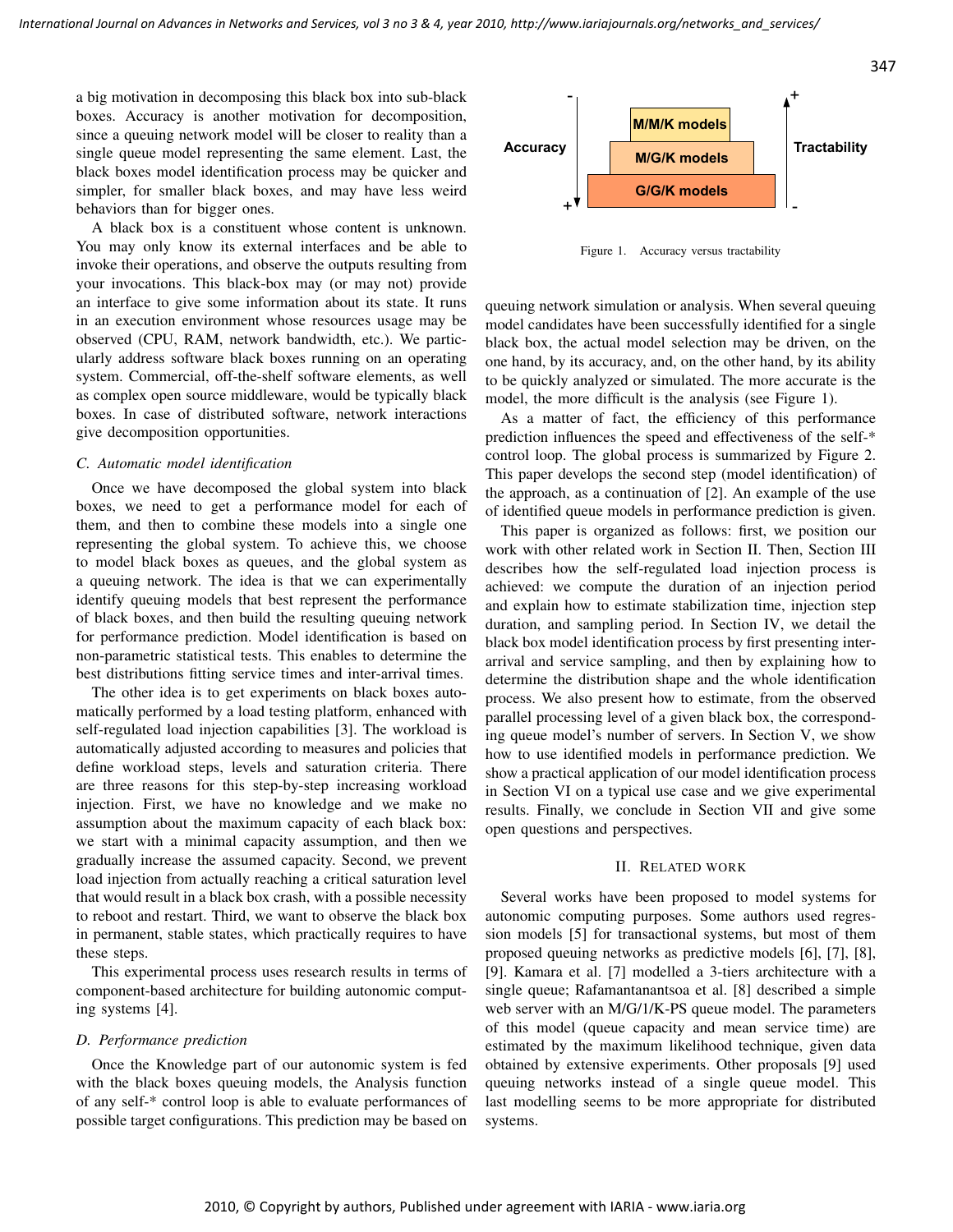

Figure 2. Performance prediction of a distributed application configuration

Begin et al. [10] approximate the measured behavior of a variety of systems by selecting and calibrating a limited set of queuing models. More recently, using a black box approach, Menasce [11] addresses the problem of finding an unknown subset of service demand parameters in queuing network models, given the known values and given the values of response times for all workloads.

Woodside, Zheng and Litoiu [12] worked also on tracking parameters of queuing network models for an autonomic system. They used extended Kalman filters, while integrating various kinds of measured data such as response times and utilization. Using Kalman filters is quite valuable since they are known to be predictor-corrector estimators: they make the obtained model optimal when dealing with error covariance minimization.

These proposals are interesting, however autonomic systems need to be dynamically analyzed with precision, to be able to choose the best solution when a problem occurs.

This fact led us to estimate an accurate queuing model, that might represent the observed system: we propose to model inter-arrival and service times, as well as the number of servers. We don't use for that Kalman filters because they are not suitable for our approach: first, Kalman filters are not sufficient in our case, since we estimate shapes of distributions. Second, convergence of these filters is not guaranteed for a number of queuing models, which makes their use without a predefined model more difficult in an autonomic approach. Rather, we can identify distributions with more precision, using non-parametric statistical tests. Most of our experiments show more Lognormal and other distributions than exponential distributions, which were used in most work.

Our approach is thus a generalization of previous methods

proposed in literature. It also provides rich distributions modelling systems behavior, and giving more information. The final contribution of this paper is an implementation of the developed approach in a prototype for modelling multi-tier autonomic systems and anticipating their performances.

# III. SELF-REGULATED LOAD INJECTION

Our approach relies on injecting a step by step increasing workload (see Figure 3). To allow estimation of a coherent model, we inject a workload composed of a single traffic type. Basically, this consists in automating a benchmarker work, trying to find the performance limits of a system through load testing. It injects a first load level, observes the system behavior (response time, resource usage. . . ) and decides the amount of the next workload step. It repeats the procedure until reaching - or more probably overpassing - a workload high limit, beyond which the system becomes unstable or the delivered quality of service is no more satisfactory.

To automate this process, we rely on a load injection framework: the CLIF [13] framework provides injectors, for generating a workload modelled as *virtual users* (vUsers) and measuring requests response times, and probes, for measuring usage of arbitrary computing or networking resources. Moreover, we need to define an injection policy specifying several parameters, mainly: the workload level in each step (injection step), the length of an injection period, the time required to get the system in a stable state (stabilization time), the System Under Test saturation limits where the load testing process must stop.

In the remainder of this paper, we use the Kendall notation [14] of an elementary queuing system, denoted by  $T/X/K$  where T indicates the distribution of the inter-arrival times, X the service times distribution and K the number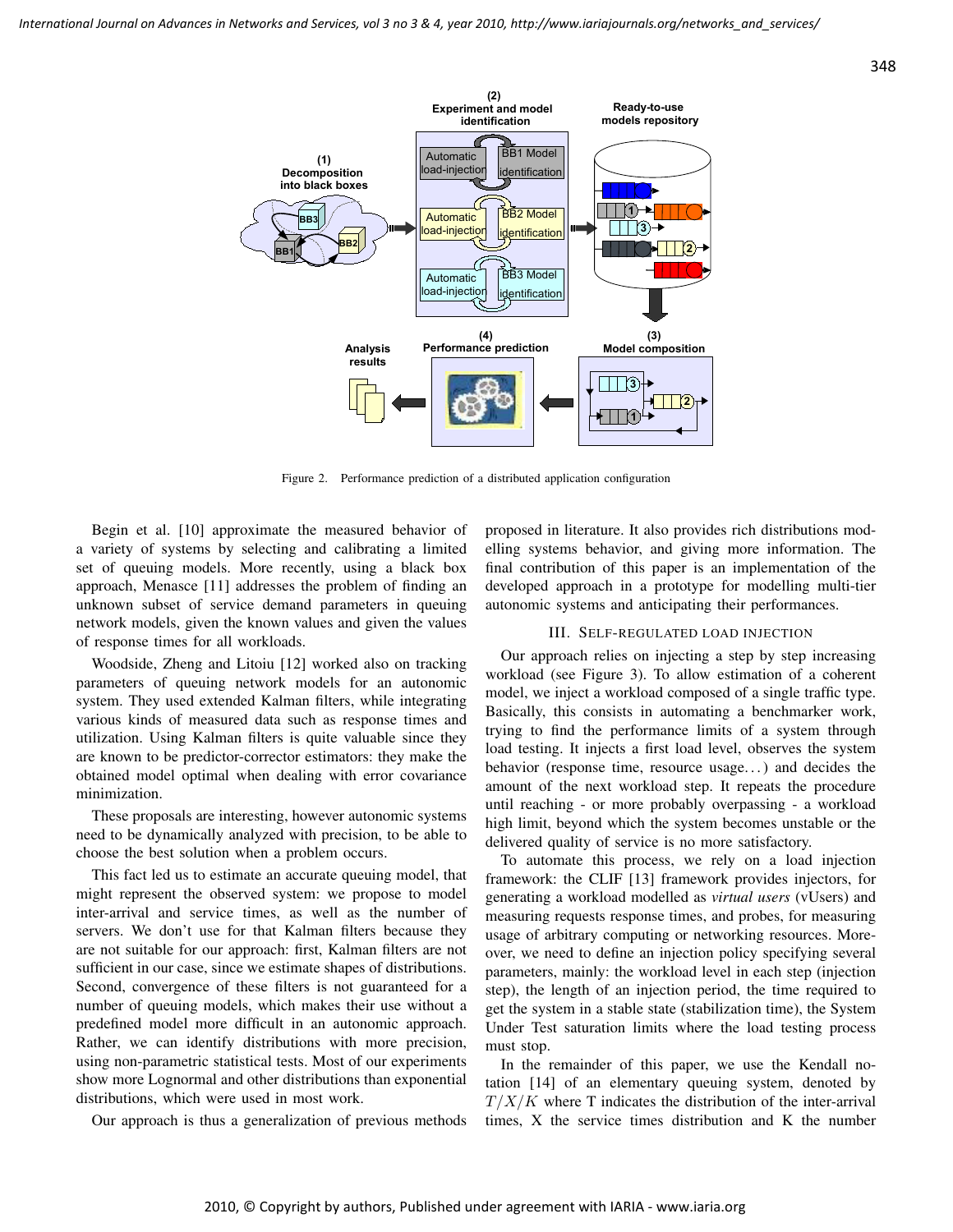

Figure 3. Model identification during a ramp of load injections

of servers ( $K \geq 1$ ). Note the number of servers represents the observed parallel processing capability and not the actual number of physical computers or processors. This capability practically depends on the multi-threading support and on the computation profile (e.g., CPU-intensive or Input/Outputintensive). So, it is both hardware-dependent and software dependent (operating system, middleware, application). As a simplification, we still consider it as an integer number in this, but it is more likely a decimal number.

#### *A. Injection policy*

The main issue related to self-regulated injection is to determine automatically the injection policy parameters defining the steps of increasing workload (see Figure 3). These parameters are computed at runtime, step by step.

*1) Estimation of maximal load:* An initial load injection phase is undertaken to estimate the maximal supported load  $C_{max}$ . In this phase, we load our system with markovian interarrivals requests of one virtual user. We collect response times and compute a first approximation of  $C_{max}^{\hat{}}$ , as  $\frac{1}{\mu}$ ,  $\mu$  being the service rate. This result comes from the fact that, when dealing with one customer arriving in an empty queue (no concurrence), the mean waiting time is null  $(\overline{W}=0)$ , leading to the following mean response time:

$$
\overline{R} = \overline{W} + \overline{X} = \overline{X} = \frac{1}{\mu}
$$

When the queue model is M/G/1, the arrival rate of requests converges to  $\mu$ . An example of this convergence is depicted in Figure 4, obtained when experimenting our example. The value of  $C_{max}$  is experimentally corrected when the estimated number of servers K increases (see Section IV-D).

*2) Injection step:* The load injection step should be carefully defined, as a small step may result in a huge experimental time, whereas a big step may brutally saturate the system. We use an additive increase while checking if the experiment is close to the value of the estimated maximum load  $C_{max}$ . The



Figure 4. First estimation of maximal load Cmax

increment is defined through a decomposition of the estimated maximum workload into a user-set number of iterations. The greater this parameter is, the more workload steps will be performed, thus giving more accurate information, but taking much more execution time.

*3) Rising period:* After an injection phase, the load is increased with an increment and submitted. To avoid a malfunctioning of the system due to a big injection step, we choose to inject the increment of requests gradually, drawing thus a ramp. The rising period is the period during which the injection of a new load increment is done. In practice, injecting 10 vusers/sec is acceptable. The rising duration is then automatically computed as a function of the injection step, while maintaining 10 vusers/sec.

*4) Sampling period:* This should be computed such that the system behavior remains stationary and the sampling is sufficiently large to get good confidence in measures. Rai Jain in [15] proposes a formula for determining the sample size *n* required to achieve a given level of accuracy  $r\%$  and a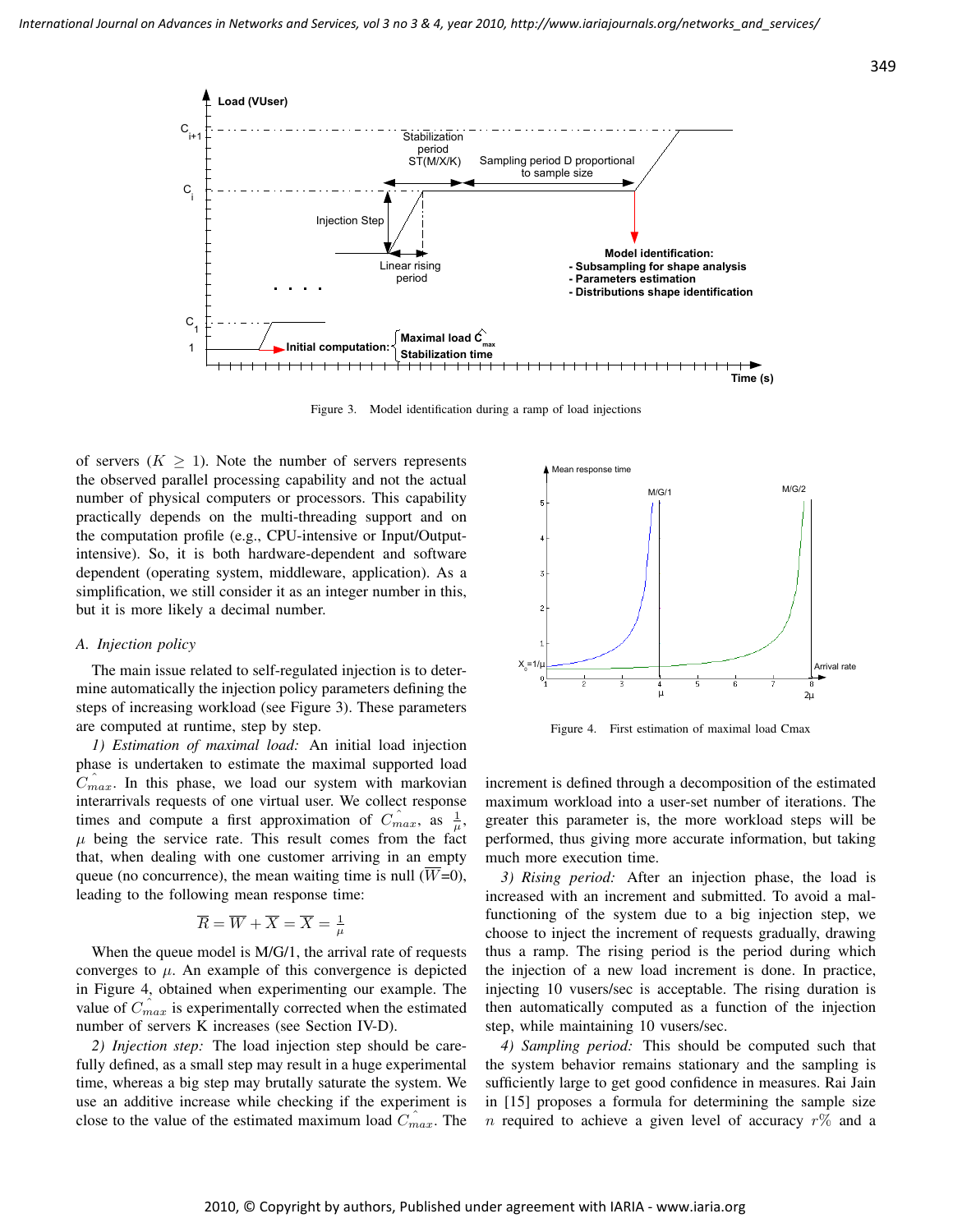confidence confidence interval of  $100 * (1 - \alpha)\%$ :

$$
n = (\frac{100z\sigma_n}{r\bar{m}})^2,
$$

where  $z$  is the normal variate of the desired confidence level (for a 95% confidence interval,  $z \approx 1.96$ ),  $\bar{m}$  is the mean value of the parameter to estimate and  $\sigma_n$  stands for the sample standard deviation.

#### *B. Estimation of the stabilization time*

When collecting measures, it is important to distinguish the transient and stationary periods. The variance of measured data gives a first insight in system stability. This is not sufficient as there may be measurements peaks when some phenomenon like the garbage collector appears. Thus, a combination of theoretical and experimental methods is required.

We estimate the stabilization time at each injection step, as the convergence time of the Markov chain [14], [16] underlying the associated queue model. We restrict ourselves to Engset models.

In other words, the stabilization time ST is considered as the time required to get the equilibrium (stationary) state probabilities, denoted as the probability vector  $\pi$ , when the Markov chain is ergodic.

It can be computed by studying the transient behavior of the system. As the queue model of the step (i) is not yet defined, we rely on the queue model (denoted  $model_{(i-1)}$ ) determined in the previous step  $(i-1)$ . We compute  $ST$  by:

(1) deriving the transition probability matrix P of  $model_{(i-1)}$ , which has a dimension equal to MxM, M being the amount of load submitted in step (i);

(2) obtaining the probability vector:

$$
\pi^{(n)} = \pi^{(n-1)}P = \pi^{(n-2)}P^2 = \ldots = \pi^{(0)}P^n,
$$

 $\pi^{(0)}$  being the initial vector and n the number of iterations required to reach the equilibrium state;

(3) computing the stabilization time  $ST$  as:

$$
ST = \frac{n}{\lambda + \mu},
$$

 $\lambda$  being the inter-arrival parameter of step (i) and  $\mu$  is approximated by the service rate parameter of  $model_{(i-1)}$ .

As we base on  $model(i-1)$ , which is not necessarily the model of step (i), we correct the obtained stabilization time by adding an error  $\epsilon_i$ , computed experimentally by observing the variation coefficient of measures collected in step (i).

# IV. IDENTIFICATION OF THE PERFORMANCE MODEL OF A BLACK BOX

As previously said, a black box is modeled with a queuing model. Identification of such model requires to define the distribution of inter-arrival times, the distribution of service times and the number K of servers. The identification of these distributions requires first to capture adequate measures from the injection framework, then deduce a sample to analyze, i.e., an interarrival sample and a service sample. The obtained samples are submitted to statistical tests from which is estimated the corresponding distribution shape. Parameters of the identified distributions (interarrival and service) are also estimated to complete the definition of final models.

# *A. Inter-arrival sampling*

This implies, for a distributed system, to identify the shape of the inter-arrival process received on upstream of each black box. The interarrival process of a black box depends, on one side, on the rate of submitting requests to the global system and, on the other side, on the system architecture. As a matter of fact, we investigate inter-arrival times distribution of a black box only when being in the context of a configuration of the system to which it belongs. To achieve that, load injections are submitted to the system and arrival times of requests are captured for each black box. For a given black box, we compute inter-arrival times, obtaining the sample T.

#### *B. Service identification process*

This process consists in submitting load injection to the black box (see Figure 3). The workload is increased through several steps, until reaching the maximal estimated load  $\hat{C}_{max}$ . As many theoretical results exist for the M/G/1 and M/G/K models, we choose to inject requests through exponential interarrival times, obtaining at worst a M/G/K model.

Let us detail this process. It is done through two major phases : an initialization phase and an identification phase.

*1) Load injection steps:* Two major steps are followed:

*a) Phase 1: Initialization:* This phase consists in submitting to the black box a flow of similar requests representing only one customer. We measure the response time mean, denoted  $\overline{R_0}$ , during the sampling period computed as explained in Section III-A4. As a single customer uses only one server, we can infer that the black box behavior follows the M/G/1 model in the worst case (see Section III-A1). Hence, the value of service rate during this phase,  $\mu_0$ , is used to get the maximal estimated load  $C_{max}$  and the next injection step.

Note that a realistic traffic typically involves a mix of different kinds of requests, e.g. user connection and authentication, requests involving or not database read or write operations, etc. In fact, we could also address such heterogeneous traffics, as long as response times are of the same order of magnitude from one request kind to another. Our steps might last longer because of the higher service time variability, but the resulting average service time would be still representative of the traffic mix. We would assume that the mix is the same whatever the workload level. Experiments about this would be an interesting complement to our work.

*b) Phase 2: Identification:* This phase is carried out through several steps , where each step (i) consists of:

- 1) Submitting a self-regulated load injection  $C_i$  following a Poisson distribution.
- 2) Waiting for stabilization (stabilization time already computed as shown in Section III-B) and collecting experimental measures during the computed sampling period: response times, interarrival times and utilization of the black box for this workload step.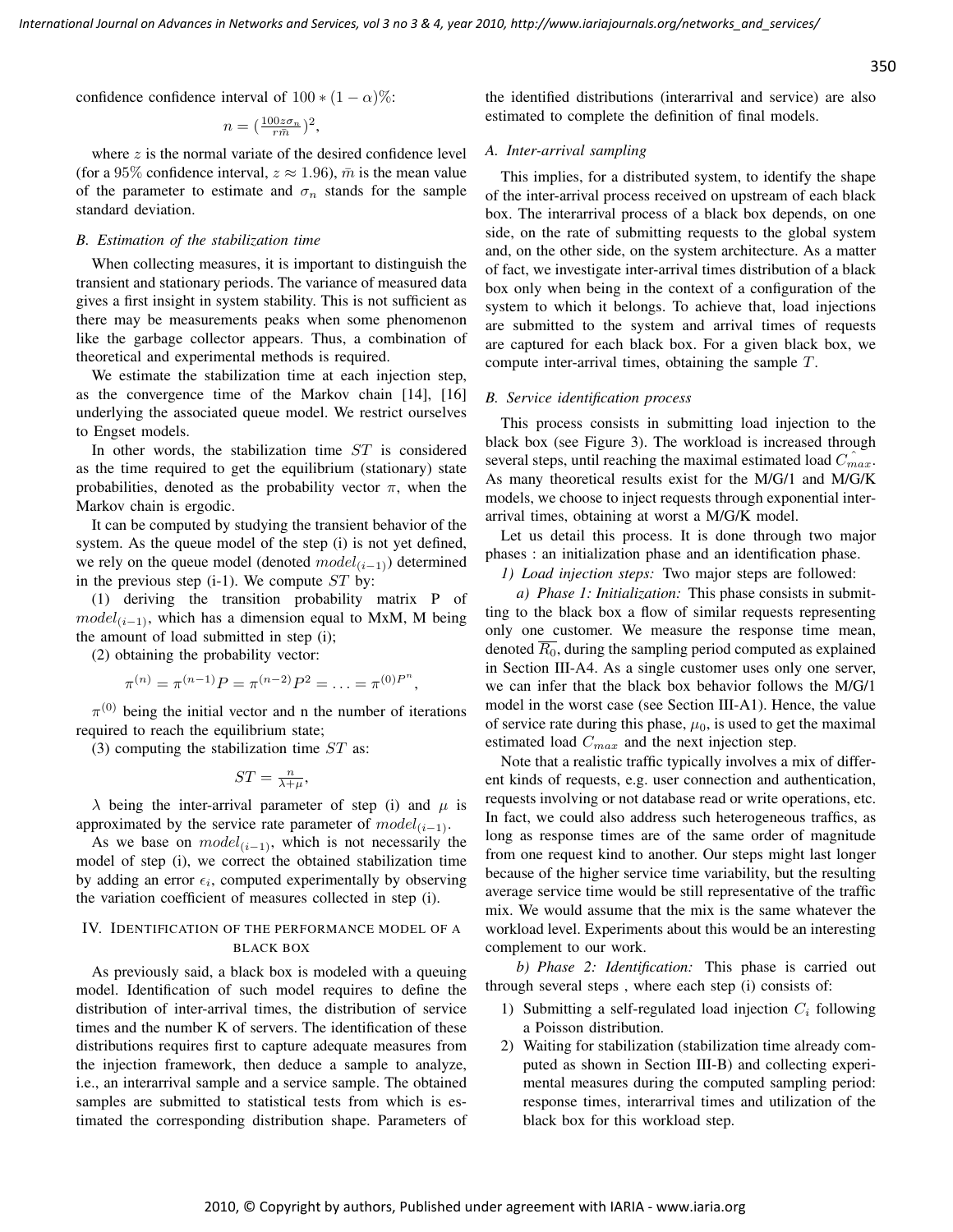351

- 3) Inferring service times  $(X_k)_{1 \leq k \leq n}$  from the samples of response times  $(R_k)_{1\leq k\leq n}$  and interarrival times  $(t_k)_{1\leq k\leq n}$ .
- 4) Removing aberrant values from the service time samples. This is done by removing a fixed percentage (for instance 5%) of greater values. These great values may be considered as experimental measurement errors, resulting, for instance, from by some phenomena such as the occurrence of garbage collector on the load injector.
- 5) Identifying the shape of the service times sample using statistical tests.
- 6) Computing the injection parameters for the next step: injection step and the stabilization time.

*2) Stop condition based on saturation checking:* During the load injection steps, it is necessary to test if the black box is getting saturated to stop the experiment. This is done by monitoring the black box state and detecting whether its utilization reaches some predefined limits. In our context, we define the black box utilization through computing resources utilization (CPU, memory, JVM heap memory). This is achieved by deploying a probe for each monitored resource. Load injection is stopped as soon as one or several resources get(s) saturated. Resource saturation is defined as reaching a given threshold, determined by an expert of the system.

When the black box reaches the estimated maximal load and no saturation appears, we correct the maximal load and continue load injection tests, and so on, until saturating the black box (see Section IV-D). This technique of reaching maximal load level allows us to capture all possible behavior of the box against all possible load levels. Hence, the obtained model is the closest and the best one fitting the service offered by the black box per load level.

*3) Service sampling:* To obtain the service sample of an injection step, the load injection framework delivers several measures. We use mainly response times  $(R_k)_{1 \leq k \leq n}$ , interarrivals  $(t_k)_{1 \leq k \leq n}$  and utilization U of all resources. We need also to estimate the scheduling policy to be able to compute the service sample. So, in a first time, we assume that the black box relies on a process sharing (PS) scheduling policy, then when getting close to saturation, the scheduling policy becomes FIFO. In both cases, service times  $(X_k)_{1\leq k \leq n}$  are computed as follows:

1) For a PS policy:

$$
X_k = R_k * (1 - \lambda * \overline{X})
$$
 [14]

where  $\lambda$  is the interarrival rate used during the load injection and  $\overline{X}$  is estimated with the fix point algorithm using the estimated  $\overline{X}$  of the previous step as an initial value.

2) For a FIFO policy: We use an extended result relating service times  $(X_k)_{1\leq k\leq n}$ , response times  $(R_k)_{1\leq k\leq n}$ and interarrival times  $(t_k)_{1 \leq k \leq n}$  [14]:

$$
R_k = [R_{k-1} - t_k]^+ + X_k
$$

This result is valid for a model using one server and a FIFO policy. So, if we get to identify, in step (i), a model characterized by K servers (K>1), this result cannot be used. To generalize this result, we propose to use a similar result:

$$
R_k = [R_j - t_{j,k}]^+ + X_k
$$

where j corresponds to the previous request that quitted the server, which served the  $k^{th}$  request, and  $t_{j,k}$  is the interarrival between the  $j^{th}$  and  $k^{th}$  requests. The  $j^{th}$ request is determined by recomputing iteratively service times  $(X_k)_{1 \leq k \leq n}$ , beginning from the first served request and using the  $R_j$  and  $t_{j,k}$  computed from collected measures.

#### *C. Distribution shape identification*

To automatically determine the shape of inter-arrival times and service times distributions, we use a statistical test based approach, which selects the distribution that fits well the samples.

*1) Identification using statistical tests:* The statistical goodness-of-fit hypothesis test is a process that consists of making statistical decisions using experimental data. Several hypothesis testing approaches exist. In our case, we use the Kolmogorov-Smirnov statistical test [17], since it is appropriate to continuous distributions. We also use the Anderson-Darling test, which is appropriate to distributions with heavy queue.

However, these tests are only suitable for small samples and cannot apply to large samples. To avoid this drawback, we uniformly select a sub-sample from our data, on which we perform the test. Distributions that give a p-value (output value of a statistical test) greater than 0.1 are selected as good distribution representatives for our measures.

*2) Estimating distributions shape:* To seek the most appropriate distribution fitting an inter-arrival/service sample, we test several distribution families, known in the literature as distributions appearing naturally in computing systems [18]: exponential family, heavy-tail distribution family, etc.

We begin by choosing a distribution from the exponential family. We estimate parameters of each distribution using a *Maximum likelihood* estimator. We then keep distributions that give a p-value greater than 0.1.

To achieve that, we compute the variation coefficient  $CV<sup>2</sup>$ of the sample and its confidence interval. Depending on its value, we test a set of distributions. If the confidence interval of  $CV<sup>2</sup>$  contains 1, we test the exponential distribution. If  $CV^2 \in ]0,1[$ , we test the hypoexponential(k) distribution, the Erlang(k) distribution and the gamma distribution. If  $CV^2 \in$  $|1, +\infty|$ , we test the hyperexponential(k) distribution, the Uniform, the Normal, Lognormal, and Weibull distributions.

For each distribution  $d$ , we analyze a sample  $S$  as follows:

- If necessary, we make transformations (for instance a shift) on the sample  $(S_k)_{1 \leq k \leq n}$  to fit distribution d,
- We estimate parameters of d with a *Maximum likelihood* estimator.
- We choose a small sample  $S^*$  from  $(S_k)_{1 \leq k \leq n}$ .
- We perform a statistical test for  $S^*$  and  $d$  with estimated parameters. As previously said, we choose to work with the Kolmogorov-Smirnov test. We repeat several times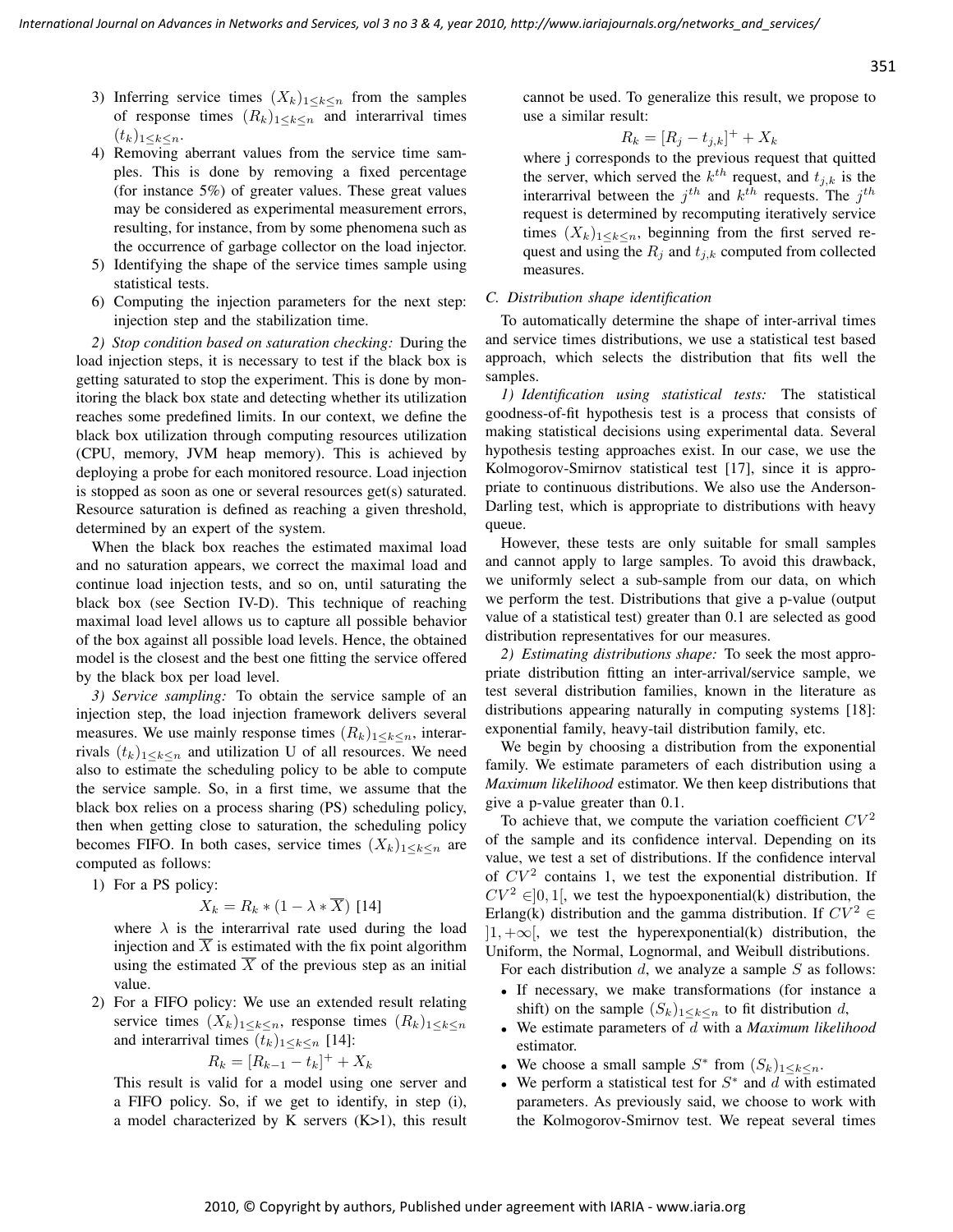this statistical test, and take the mean of obtained pvalues, so as to ensure a correct p-value result.

• We then discard distributions whose statistical test gives a p-value less than 0.1. The set of remaining distributions, denoted L, is considered as the possible behavior of the black box service, resulting in a black box model M/X/K specified by several service distributions.

# *D. Estimating the number of servers*

The number of servers (parallel processing capability, see section III) observed for a black box is determined experimentally. When reaching the estimated maximal load  $C_{max}$ , we observe the black box utilization. If it indicates the black box is saturated, the number of servers remains 1. Otherwise, we progressively (step-by step) increase the load and check if saturation is reached. If no, we correct the estimated maximal load  $C_{max} = k * C_{max}$  and increment the assumed number of servers by 1. We resubmit new increasing load injections. We observe again the black box utilization and repeat the procedure until reaching saturation.

If during step  $(i)$ , we identify a number of servers  $K>1$ , we need to correct models of previous steps, so we repeat samples analysis of these previous steps, by recomputing the service sample and re-identifying the models of each step.

Note that the estimation of servers number representing a black box is done independently from distributions shape estimation. The final estimated number is deduced at the end of the step-by-step process (at saturation), while shape distributions are estimated at each injection step.

#### *E. Validation of the black box queue model*

The identification process produces one or several candidate queue models possibly corresponding to different load levels. These models are validated by comparing empirical performance measures with theoretical ones, typically mean response time, mean waiting time and throughput.

# V. USING IDENTIFIED MODELS IN PERFORMANCE PREDICTION OF AUTONOMIC SYSTEMS

Let us consider a system configuration C as a possible solution for ensuring an autonomic feature. The goal is to be able to evaluate performances of C before its application on the system.

To reach this objective, the first step is to feed the autonomic system with its black boxes queuing models, following the identification process sketched in Section IV: a model repository for the system is hence created. Then, the global model of the configuration C is built, so that to launch the Analysis function of any self-\* control loop and predict performances of C. This is done by picking from the model repository and by composing them.

# *A. Composition of black box models*

A queuing network is entirely defined by the number of its nodes, the parameters of each node (queue) and the routing probabilities between nodes (probability that a request is

transferred to the  $j<sup>th</sup>$  node after service completion at the  $i^{th}$  node). To compose the set of black boxes models, it is important, in one side, to get the topological structure of the interconnection, and in the other side, to describe transitions between the models in this topology.

*1) Transitions between black boxes models:* To compute the routing probabilities between nodes, we rely on traces of incoming and outgoing traffic of each node. We propose so to conduct a typical experimentation, during which we capture input and output requests of each black box. The capture is done using log files and is specific to each software product. The number of outgoing requests of each black box is deduced from this capture and so are the incoming requests to the corresponding black box addressees (notice that common log files give generally for each incoming request the sender address). A ratio of the traffic distribution between the black boxes is then computed, resulting in the definition of routing probabilities.



Figure 5. A black box interconnection example

Let us take an example of a system S (Figure 5), made of three black boxes A, B and C, where A is linked to B and C and each of B and C are only linked to A. In this case, we compute the number of outgoing requests of A and the number of incoming requests of each of B and C. Let us say there are 18000 outgoing requests for A, 10000 incoming requests for B and 8000 incoming requests for C. The routing probabilities are  $p_1 = 10000/18000 = 0.56$  between A and B and  $p_2 = 8000/18000 = 0.44$  between A and C.

*2) Building the global model of a system:* Once the transition probabilities between black boxes queues are obtained, we compose the queues and get a queuing network, the global model of the system. In our models, we deal only with open networks, as we study distributed infrastructures where requests are received and leave the system after service processing completion.

#### *B. Analysis of the global model*

To predict performances of the configuration C, we solve the obtained queuing network model using a specific algorithm allowing the computation of theoretical performance parameters. Typical parameters are:

(i) for the whole system: mean response time  $\overline{R}$ , throughput D and mean customer number  $\overline{N}$ ;

(ii) for each queue  $Q_i$ : mean response time  $R_i$ , mean number of customers  $N_i$  and utilization  $U_i$ .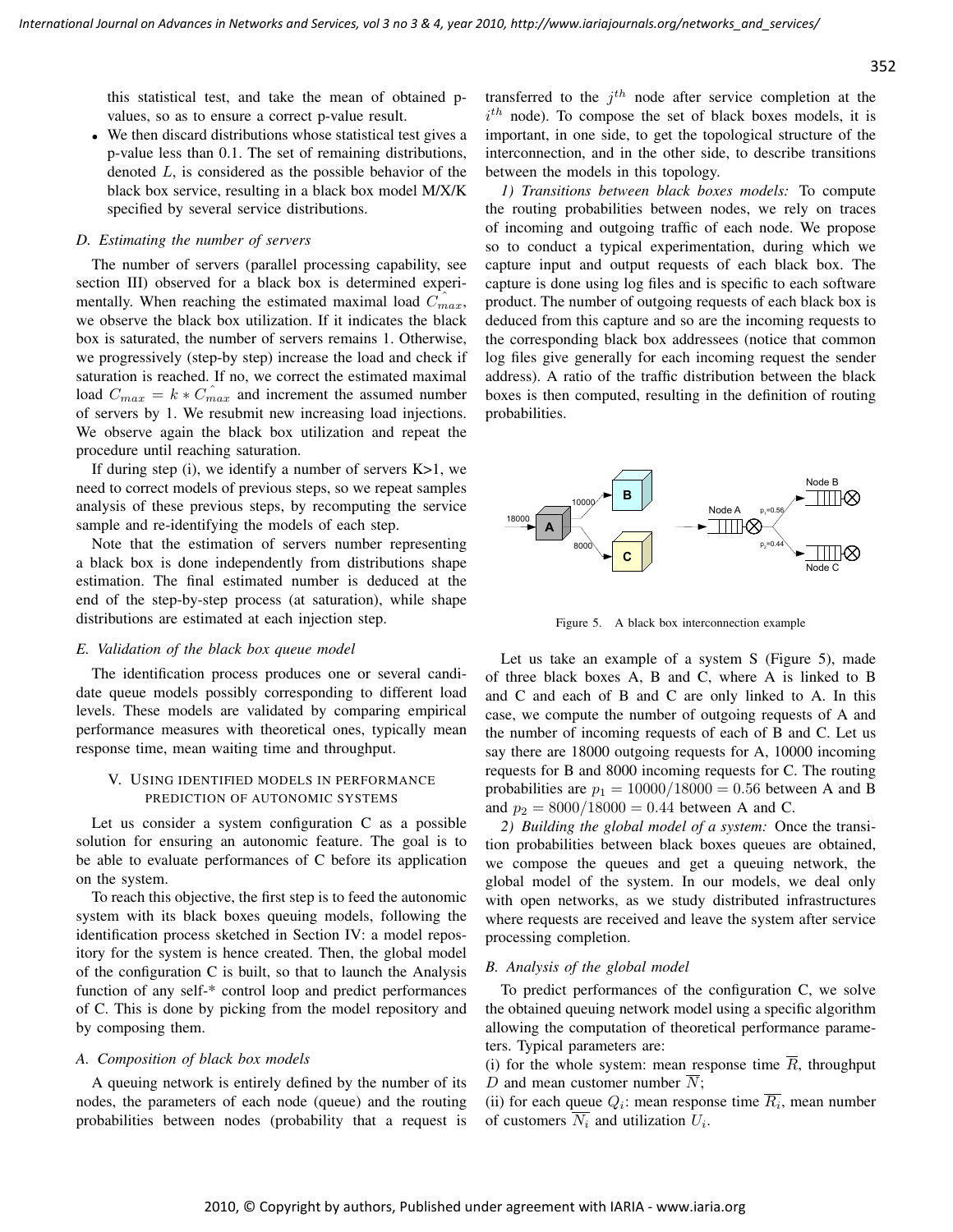The resolution algorithm to use depends on the complexity of queues composing the whole model :

• If the queuing network is composed of only M/M/K models, the exact MVA (Mean Value Analysis) algorithm is the most suitable to use [14], [19]. This algorithm is suitable for many systems as the markovian distributions are known in the literature to appear naturally in various systems [18].

The MVA method allows to compute the mean values of parameters of interest such as the mean waiting time, throughput and the mean customer number at each node. Another algorithm to use is the AMVA algorithm [14], [19], which is an approximation improving the computation time of MVA.

• In other cases and depending on the structure of the resulting queuing network, we use the appropriate algorithm such as the method of Raymond Marie [20], [21]. This algorithm has been defined as an approximate solution for studying the asymptotic behavior of a network of queues with a general service distribution. When the network is composed of different types of queues, we propose to compute performance bounds. In the worst case, when analysis is impossible, we use simulation to determine global performances.

# VI. ILLUSTRATION

The automatic model identification process is currently implemented as a framework prototype. This framework provides: (i) an automated benchmarking controller, based on CLIF [13], for performing the self-regulated load injection steps, (ii) a model identification tool, based on Matlab/R statistical environments [22], [23] and, (iii) an editor for composing identified queue models and launching analysis/simulation of obtained queuing networks for performance prediction.



Figure 6. Use case: SampleCluster JONAS application

To illustrate the steps of our identification process, we experimented a three-tiers Java EE application, called *SampleCluster*, that runs in the *JONAS* application server, an open source Java EE implementation developed by the OW2 consortium [24]. This application was developed as a testing application of a JONAS cluster. This cluster is composed of a Tomcat web container server, an Enterprise Java Beans (EJB 3.0) container and a MySQL database storing EJB sessions information (see Figure 6).

The system is decomposed into three black boxes: the Web container tier, the EJB container tier and the database tier. This first level decomposition matches exactly the multi-tier architecture and this is very useful to operate an adequate and good system sizing. These black boxes are modeled using our automatic identification process. To inject requests to a black box, we use CLIF load injectors. We use a load injection scenario featuring virtual users whose behaviors represent real user behaviors. Network latency is considered as negligible for these experiments, since we operate with a high-speed local area network (Gigabit Ethernet), whose latency order of magnitude is microseconds. To get resources utilization measures and detect system saturation, CLIF probes have been used for CPU, JVM heap memory and RAM. We defined the black box saturation limits as 80% for the CPU (high limit), 80% for RAM (high limit) and 5% for the JVM's free heap memory (low limit).

To model a black box, it must be isolated from the other black boxes. Isolating the database tier is straightforward, since it is the last tier and it does not call any other black box. Isolating the Web and EJB tiers requires more work:

- either develop respectively an RMI plug and an SQL plug, i.e., a fake RMI or SQL server that accepts requests and give responses in place of the real server, in deterministic response time that can be subtracted from the black box measured response times. This technique requires some non-trivial programming, since responses must hold correct information. A record-and-replay solution may be applied, by observing requests and responses with the real server and then replaying known responses on known requests with the plug. This is not too complex to achieve with text-based protocols (such as SQL) when no socket secure layer is used (cf. encryption), but it is much more complex with binary protocols like RMI. Moreover, plugs must be benchmarked in order to know its response time and to be able to compute the black box service times;
- or follow a step-by-step approach, starting the modeling process from the downstream black box (the database black box in our example). In next step, we run the modeling process on the previous black box (EJB container) and, thanks to the model obtained during the first step, we subtract response times of the last box to the measured response times in order to be able to compute the corresponding real service times. Then, we iterate for next steps until the first tier is reached.

We used the second solution (step-by-step) for practical reasons: not only do we avoid developing a plug, but we also avoid benchmarking the plug, while in the step-by-step solution, next black boxes are benchmarked de facto.

In the following, we present modelling results for the three black boxes, then we give performance prediction of the system and an example of fulfilling an autonomic feature.

# *A. Modeling the database black box*

The database black box runs on a Linux server with two 1.4 GHz PIII processors, and 1 GByte of RAM. We used a Linux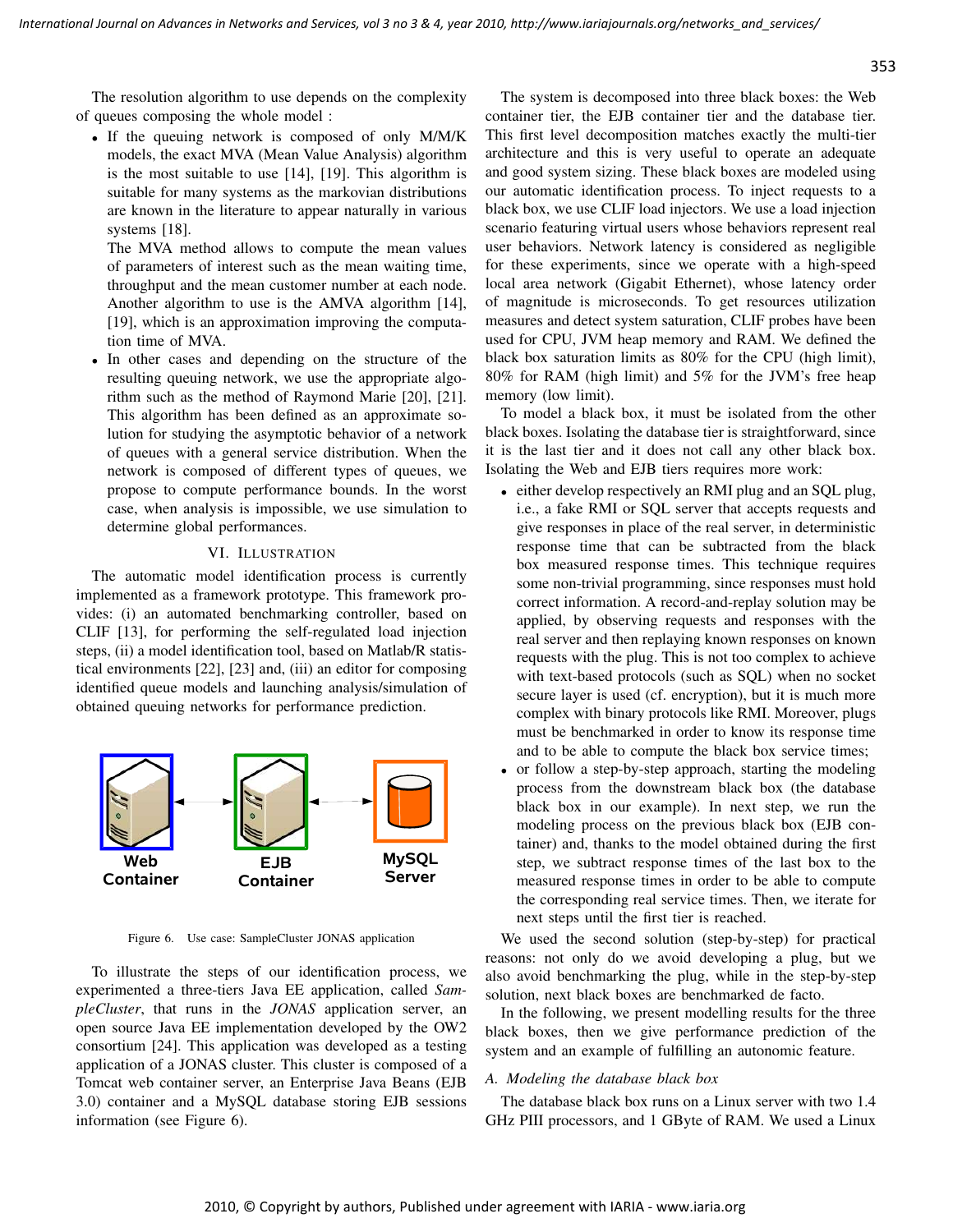| Load | Identified Model(s)                                   | Parameters                                 |
|------|-------------------------------------------------------|--------------------------------------------|
|      | $M/\Gamma/4$ , M/LN/4, M/Norm/4, M/Wbl/4              | $m=-8.010$ , sigma=0.089                   |
| 6    | $M/\Gamma/4$ , M/LN/4, M/Norm/4, M/Wbl/4              | $m=-8.034$ , sigma=0.276                   |
| 11   | $M/\Gamma/4$ , M/LN/4, M/Norm/4, M/Wbl/4              | $m=-8.051$ , sigma=0.333                   |
| 16   | $M/\Gamma/4$ , M/LN/4, M/Norm/4, M/Wbl/4              | $m=-8.020$ , sigma=0.396                   |
| 21   | $M/\Gamma/4$ , M/LN/4, M/Norm/4, M/Wbl/4              | $m=-8.030$ , sigma=0.421                   |
| 26   | $M/Hr_2/4$ , $M/\Gamma/4$ , M/LN/4, M/Norm/4, M/Wbl/4 | $m=-8.053$ , sigma=0.428                   |
| 31   | $M/Hr_2/4$ , $M/\Gamma/4$ , M/LN/4, M/Norm/4, M/Wbl/4 | $m=-8.033$ , sigma=0.464                   |
| 36   | $M/Hr_2/4$ , $M/\Gamma/4$ , M/LN/4, M/Norm/4, M/Wbl/4 | $m=-8.074$ , sigma=0.476                   |
| 45   | $M/M/4$ , $M/Hr_2/4$                                  | $\overline{p=0.055,mu_1=0.945,mu_2}=465.9$ |
| 54   | $M/M/4$ , $M/Hr_2/4$                                  | $p=0.036, mu_1 = 0.964, mu_2 = 239.3$      |
| 63   | $M/M/4$ , $M/Hr_2/4$                                  | $p=0.064, mu_1 = 0.936, mu_2 = 453.0$      |
| 72   | $M/M/4$ , $M/Hr_2/4$                                  | $p=0.060, mu_1 = 0.940, mu_2 = 419.5$      |
| 86   | $M/M/4$ , $M/Hr_2/4$                                  | $p=0.062, mu_1 = 0.938, mu_2 = 452.0$      |
| 100  | $M/M/4$ , $M/Hr_2/4$                                  | $p=0.065, mu_1 = 0.935, mu_2 = 510.8$      |
| 119  | $\overline{M/M/4, M/Hr_2/4}$                          | $p=0.040, mu_1 = 0.960, mu_2 = 231.0$      |

Table I MODEL IDENTIFICATION RESULTS FOR THE DATABASE BLACK BOX

server with two 2.8 GHz Xeon processors and 2 GBytes of RAM as a load injector. The automated self-regulated load injection phase was carried out within 14 workload steps, reaching more than 120 virtual users in 5 minutes on average. The saturated resource was the CPU with a 82% usage.

The model identification tool got measures and computed the corresponding service time samples for each workload step. Each service time sample was analyzed using goodnessof-fit tests and graphical methods. Various distributions were identified with their parameters, including the Exponential, Hyper-exponential with two stages, Log-normal, Gamma and Weibull. The candidate models identified during experimentation are given in Table I. Notations for this table I are the following:  $\lambda_i$  refers to the interarrival rate,  $\mu_i$  the service rate and  $X_i$  its mean service time. LN refers to the Lognormal distribution,  $Hr<sub>2</sub>$  to the Hyperexponential with two stages and Wbl to the Weibull distribution.For each load level, we select the most appropriate model (given in bold characters) according to the statistical tests best results (best p-values and fitting scores). We also give the best model's parameters (*Parameters* column):  $\lambda$  is the inter-arrival rate,  $\mu$  the service rate for the exponential distribution ( $\mu_1$  and  $\mu_2$  for the Hyperexponential distribution and p is its probability to go to a stage),  $\mu$ ,  $\sigma$  are the shape and scale parameters of the Lognormal and Normal distributions, and a,b are the  $\Gamma$  distribution parameters.

As the table shows, for light and medium loads (load levels varying from 1 to 36 virtual users), we select the M/LN/4 model, as the statistical tests gives greater p-values for the lognormal distribution. For higher loads, we select the  $M/Hr<sub>2</sub>/4$  model. Graphs of Figure 7 show service times histograms with identified fitting distributions.

#### *B. Modeling the EJB container black box*

The EJB tier runs on a Linux server with two 2 GHz Xeon processors, and 1 GByte of RAM. We used a Linux server with two 2.8 Ghz Xeon processors, and 2 GBytes of RAM as an injector machine. The automated self-regulated load injection phase was carried out within 12 injection steps, reaching more than 162 virtual users in 8 minutes and 0.2 seconds. Figure 8 shows the resulting load profile. The saturated resource was the CPU with 86% usage.

The candidate models identified during experimentation are given in table II. As the table shows, for light and medium load (load levels varying from 1 to 118 virtual users), we select the M/LN/3 model except for one load level  $(M/\Gamma/3)$ model for load=55 virtual users). For higher loads, we select the  $M/Hr<sub>2</sub>/3$  model. Graphs of Figure 9 show service times histograms with identified fitting distributions.

#### *C. Modeling the Web container black box*

The Web tier runs on a Linux server with two 1.2 GHz PIII processors and 1 GByte of RAM. We used a Linux server with two 2.8 GHz Xeon processors and 2 GBytes of RAM as an injector machine. The automated self-regulated load injection phase was carried out within 6 workload steps, reaching more than 16 virtual users in 7 minutes and 48 seconds. The saturated resource was the JVM heap memory with 4% free space.

The candidate models identified during experimentation are given in table III. As the table shows, the load levels exhibit either an M/LN/1 or an  $M/\Gamma/3$  model. Graphs of Figure 10 show service times histograms with identified fitting distributions.

## *D. Validation of the obtained global model*

Our validation of the identified models is two-fold:

- First, we build a global queuing network model representing the SampleCluster application, using the three black boxes' models, and we perform its performance analysis or simulation at a given load level (16.2 requests/s). Then, we compare obtained performance values with real measures at the same workload level, to check the accuracy of our modelling.
- Second, we apply the automated load injection and model identification process on the whole SampleCluster architecture considered as a single black box. Then, we do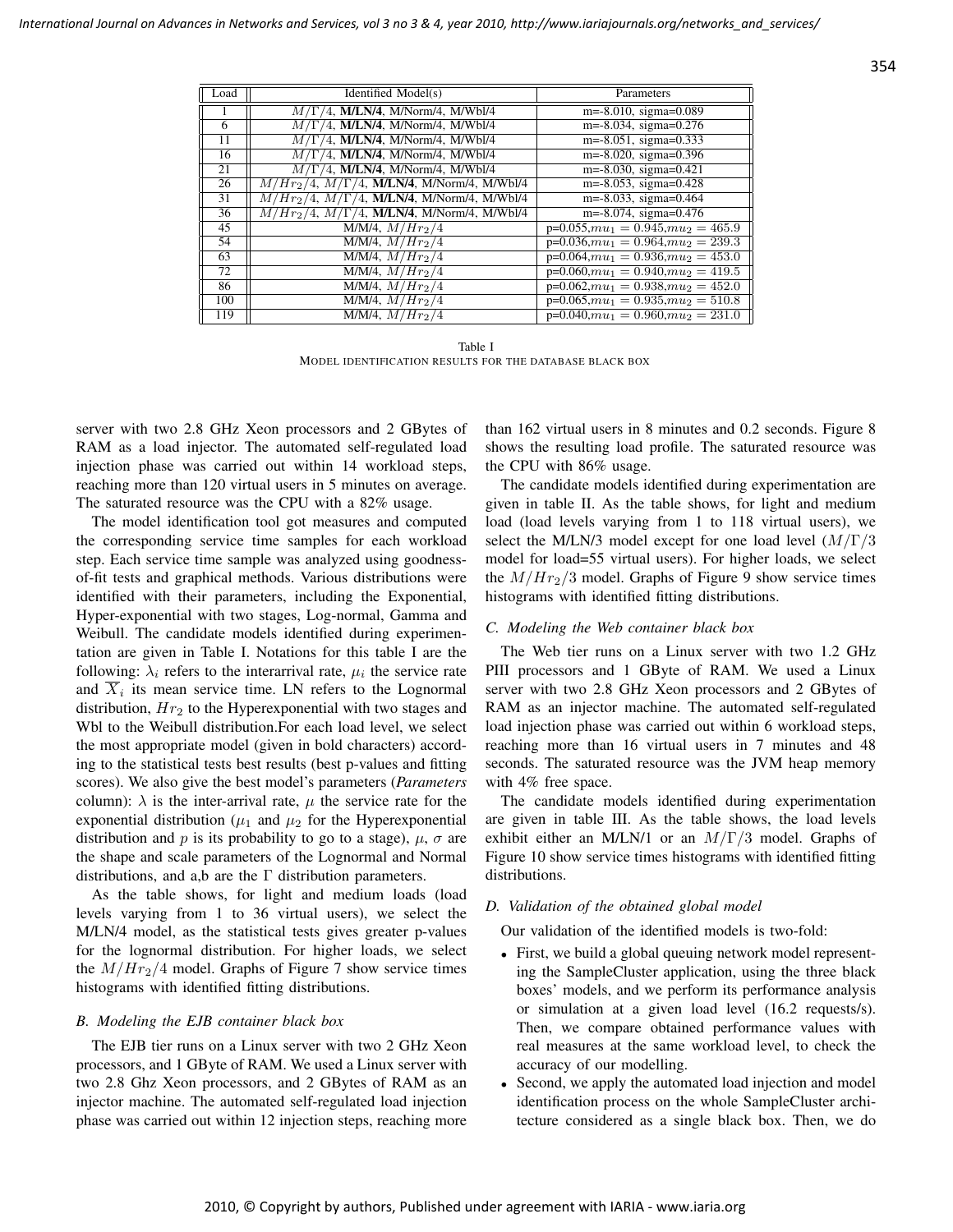

Figure 7. Service sample analysis for the database black box: light (left), medium (middle) and heavy (right) loads



Figure 8. Load profile resulting from self-regulated load injection performed on the EJB tier. The X axis is time, from 0 to 480 seconds. The Y axis is the number of active virtual users, from 1 to 162. 12 steps have been completed, and the 13th step has been aborted because of system saturation detection.

| Load            | Identified Model(s)                                           | Parameters                                       |
|-----------------|---------------------------------------------------------------|--------------------------------------------------|
|                 | $M/\Gamma/3$ , M/LN/3, M/Norm/3, M/Wbl/3                      | $m=-4.282$ , sigma=0.132                         |
| 10              | $M/\Gamma/3$ , M/LN/3, M/Norm/3, M/Wbl/3                      | $m=-4.458$ , sigma=0.166                         |
| 19              | $M/\Gamma/3$ , M/LN/3, M/Norm/3, M/Wbl/3                      | $m=-4.545$ , sigma=0.202                         |
| 28              | $M/\Gamma/3$ , M/LN/3, M/Norm/3, M/Wbl/3                      | $m=-4.602$ , sigma=0.189                         |
| 37              | $M/\Gamma/3$ , M/LN/3, M/Norm/3, M/Wbl/3                      | $m=-4.653$ , sigma=0.247                         |
| 46              | $M/\Gamma/3$ , M/LN/3, M/Norm/3, M/Wbl/3                      | $m=-4.708$ , sigma=0.263                         |
| $\overline{55}$ | $M/\Gamma/3$ , M/LN/3, M/Norm/3, M/Wbl/3                      | $a=15.828$ , b=0.001                             |
| 64              | $M/\Gamma/3$ , M/LN/3, M/Norm/3, M/Wbl/3                      | m=-4.708, 0.306, sigma=0.476                     |
| 82              | $M/\Gamma/3$ , M/LN/3, M/Norm/3, M/Wbl/3                      | m=-4.739, sigma= $0.363$                         |
| 100             | $M/Hr_2/3$ , $M/\Gamma/3$ , <b>M/LN/3</b> , M/Norm/3, M/Wbl/3 | $m=-4.818$ , sigma=0.376                         |
| 118             | $M/Hr_2/3$ , $M/\Gamma/3$ , <b>M/LN/3</b> , M/Norm/3, M/Wbl/3 | $m=-4.792$ , sigma=0.381                         |
| 136             | $M/M/3$ , $M/Hr_2/3$ , M/Norm/3                               | $p=0.138, mu_1 = 0.862, mu_2 = 77.65$            |
| 162             | $M/M/3$ , $M/Hr_2/3$                                          | $p=0.094, mu_1 = 0.\overline{906, mu_2} = 27.25$ |

Table II MODEL IDENTIFICATION RESULTS FOR THE EJB CONTAINER BLACK BOX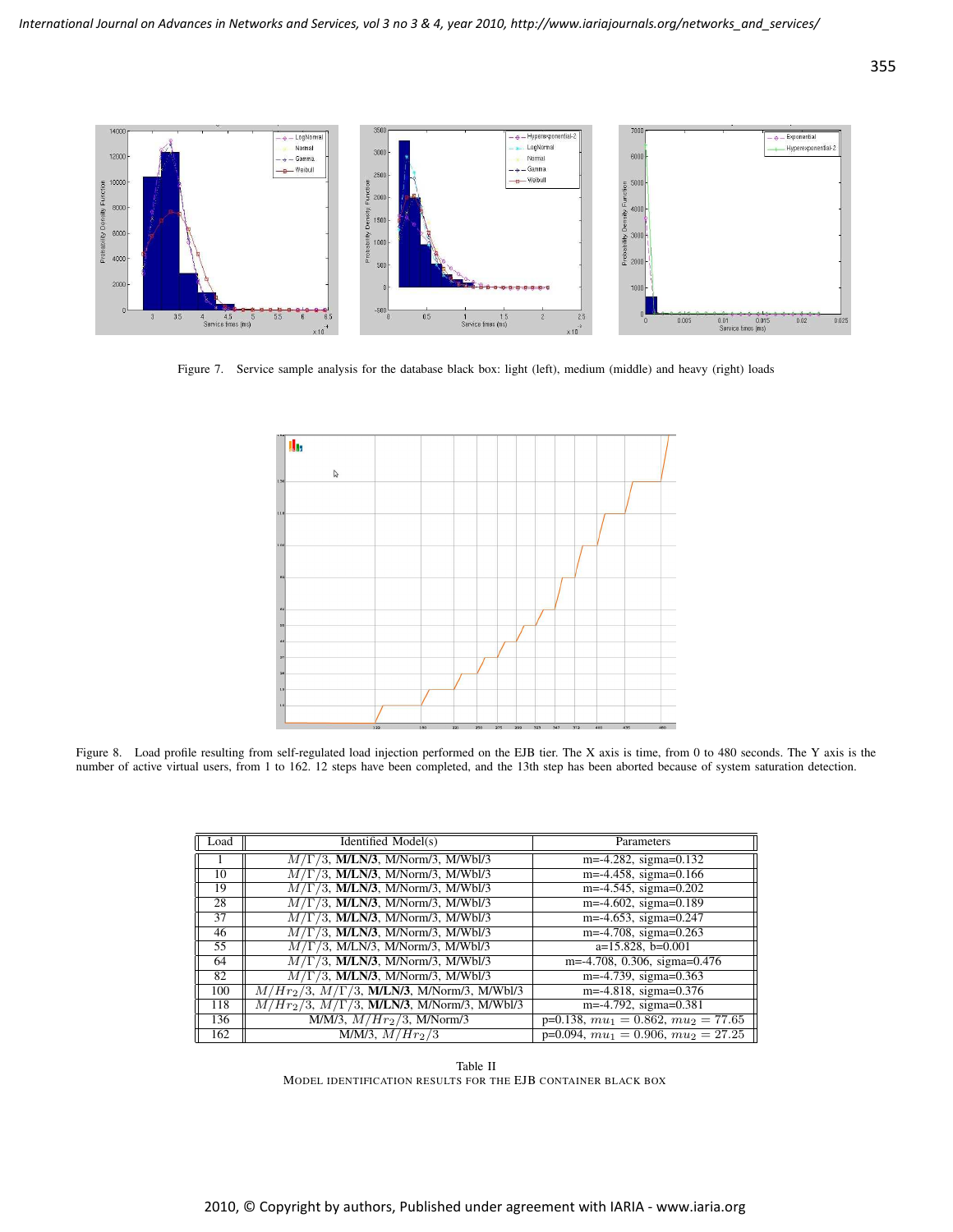

Figure 9. Service sample analysis for the EJB black box: light (left), medium (middle) and heavy (right) loads

| Load | Identified Model(s)                      | Parameters               |
|------|------------------------------------------|--------------------------|
|      | $M/\Gamma/1$ , M/LN/1, M/Norm/1, M/Wbl/1 | $a=76.87, b=0.001$       |
| 4    | $M/\Gamma/1$ , M/LN/1, M/Norm/1, M/Wbl/1 | $m=-3.254$ , sigma=0.133 |
| 7    | $M/\Gamma/1$ , M/LN/1, M/Norm/1, M/Wbl/1 | $a=62.92$ , $b=0.001$    |
| 10   | $M/\Gamma/1$ , M/LN/1, M/Norm/1, M/Wbl/1 | $m=-3.493$ , sigma=0.145 |
| 13   | $M/\Gamma/1$ , M/LN/1, M/Norm/1, M/Wbl/1 | $a=36.82$ , $b=0.001$    |
| 16   | $M/\Gamma/1$ , M/LN/1, M/Norm/1, M/Wbl/1 | $m=-3.679$ , sigma=0.166 |

Table III MODEL IDENTIFICATION RESULTS FOR THE WEB CONTAINER BLACK BOX



Figure 10. Service sample analysis for the WEB black box: light (left), medium (middle) and heavy (right) loads

| Performance index | Estimated value for the system<br>decomposed as 3 black boxes | Estimated value for the system<br>seen as a single black box | Measure         |
|-------------------|---------------------------------------------------------------|--------------------------------------------------------------|-----------------|
| Response time     | 52 ms                                                         | 51 ms                                                        | $52 \text{ ms}$ |
| Throughput        | 16.2 requests/s                                               | 16.2 requests/s                                              | 16.2 requests/s |
| Clients number    | 0.87                                                          | 0.80                                                         |                 |

Table IV COMPARISON BETWEEN THEORETICAL AND EMPIRICAL PERFORMANCE INDEXES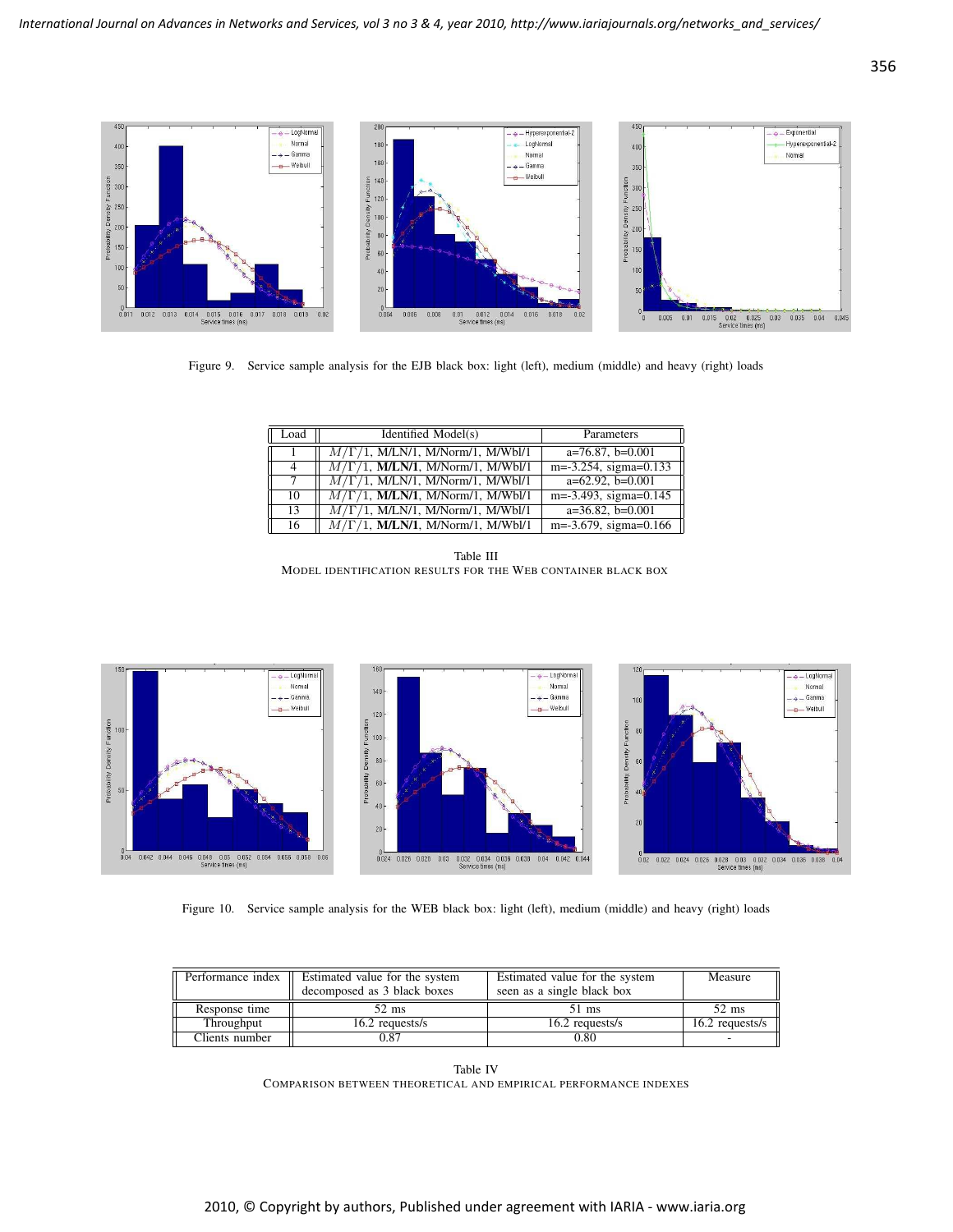performance analysis of the obtained model at the same load level and we compare with the queuing network results and the real measures. The goal here is to check the model accuracy, and especially to see if decomposing the whole system into three black boxes gives more accurate results than when considering a single model for the whole system.

Table IV shows mean values of theoretical performance indexes computed using the identified models of each tier and of the system modelled as a single black box, at the load level of 16.2 requests/s. We see that these values are very close to the mean empirical values. The relative error for the mean response time is 0.75% for the 3-tiers decomposition and 2.47% for the single global model. This is a partial validation of our full automated benchmark and process, on this particular sample application. This result also shows that accuracy is actually better with the 3-tiers decomposition, and with a finer granularity (in our example, relative error is 3.3 times as small), which partially validates the interest of decomposing the global system into several black boxes and building a queuing network.

# *E. Performance prediction for self-sizing feature*

In this section, we sketch an example of autonomic reaction to possible bottlenecks, which may appear in the SampleCluster system. Whenever a bottleneck appears, we show how the Analysis function of the self-sizing control loop is able to find the best system configuration to apply, through performance analysis/simulation of possible target configurations.

Of course, the notion of "best configuration" is a matter of viewpoint. From the system user's viewpoint, only quality of experience criteria count, such as end-to-end response time, service availability and reliability. From the system operator's viewpoint, a trade-off must be found between investment and operating expenditures on the one hand, and client satisfaction on the other hand. Request throughput capability is a good criteria for the operator since it rules how many clients may be simultaneously served by the system. Other criteria such as usage of processor, memory or network bandwidth are also of interest to optimally size the system's resources. However, the operator must also take quality of experience criteria (e.g. end-to-end response time) into account. The best configuration typically consists in minimizing the infrastructure costs, while meeting a service level agreement with respect to given workload assumptions (number of users and resulting workload).

In our example, we assume that a load rate of 180 requests/s is submitted to the system. Performance simulation of current configuration gives a utilization equal to 1 for the Web container black box, thus showing saturation of this tier, and 9778s global response time, i.e., 2.71 hours, which is an unacceptable quality of experience.

In this case, the self-sizing control loop would launch a decision process, which chooses the best solution. Possible target configurations are depicted in Figure 11. Table V shows, in one hand, global response time and global throughput for the multi-tier system, and in the other hand, utilization indexes

of each tier. These performance results are computed by the performance analysis/simulation function of the control loop. We can see that solution 3 results in an improved global response time and an enhanced throughput. This configuration is hence the best one and more adequate to our multi-tier system, and then will be chosen by the autonomic control loop to be applied to the system.

# VII. CONCLUSION AND FUTURE WORK

This paper addresses automated performance modelling of software elements considered as black boxes. Our goal is to be able to predict the performance of a distributed application configuration composed of these black boxes, and to use it in autonomic systems so that self-\* features can integrate performance awareness while they plan system reconfigurations. Target applications are those being able to evolve to more strengthened configurations, through replication of constituents.

For this purpose, we have proposed a performance model identification process for black boxes. The process automatically delivers, for each black box under test, one or several queuing models with their parameters, according to a number of workload ranges. This process has been implemented as a framework prototype, reusing the CLIF open source load testing platform for workload generation and resource utilization monitoring. The process usability has been assessed through the experimentation of a three-tiers web application and the first results are promising. A first, partial validation is shown on an clustered Java EE sample application, showing a good level of response time prediction accuracy, and even better when the application is decomposed into black boxes instead of considering it as a single black box.

However, some issues and difficulties were met:

- Isolating a black box from dependent servers (i.e., servers that are subsequently invoked by the black box when it processes a request) is mandatory but not straightforward to achieve. Two solutions may be adopted:
	- (i) build plugs to replace dependent servers and characterize their performance; this solution is specific to each protocol, and involves programming, benchmarking and possibly some network-level wire-tapping efforts;

(ii) follow a step by step approach starting from the final black box in the architecture and using identified models of the characterized tier. We preferred the latter solution for it is simpler to implement. But, while the plug can be designed for high performance (it is a fake server), a real server may saturate before the tested black box. In this case, the black box modelling will partially complete, with missing high load steps, because of the bottleneck. The solution is to replicate the dependent server causing the bottleneck.

• We provide no particular support for capturing traffic routing between black boxes. First, we consider a simplified vision of the traffic, assuming a pipe call topology between black boxes, with no feedback calls.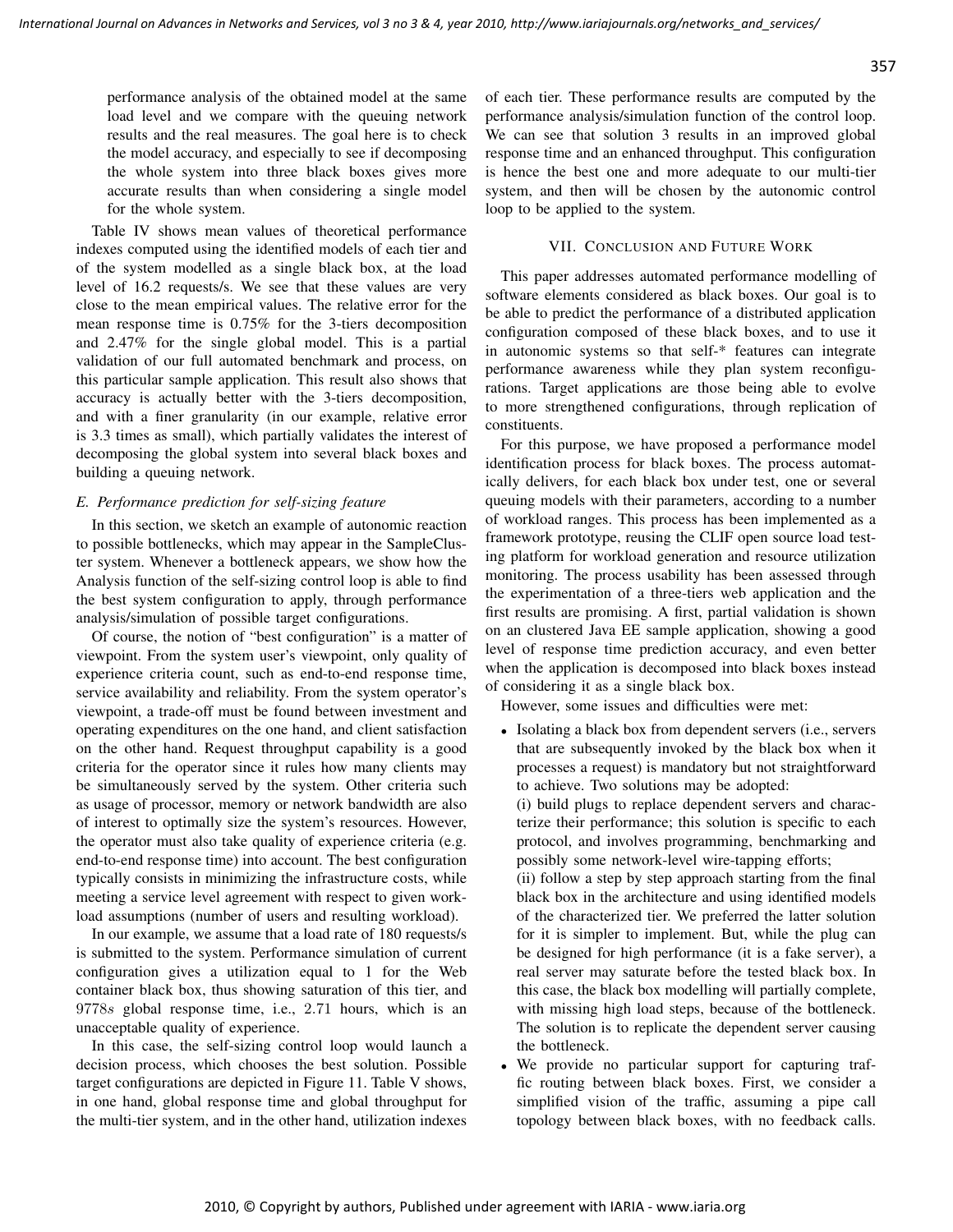

Figure 11. Possible target configuration for solving the detected bottleneck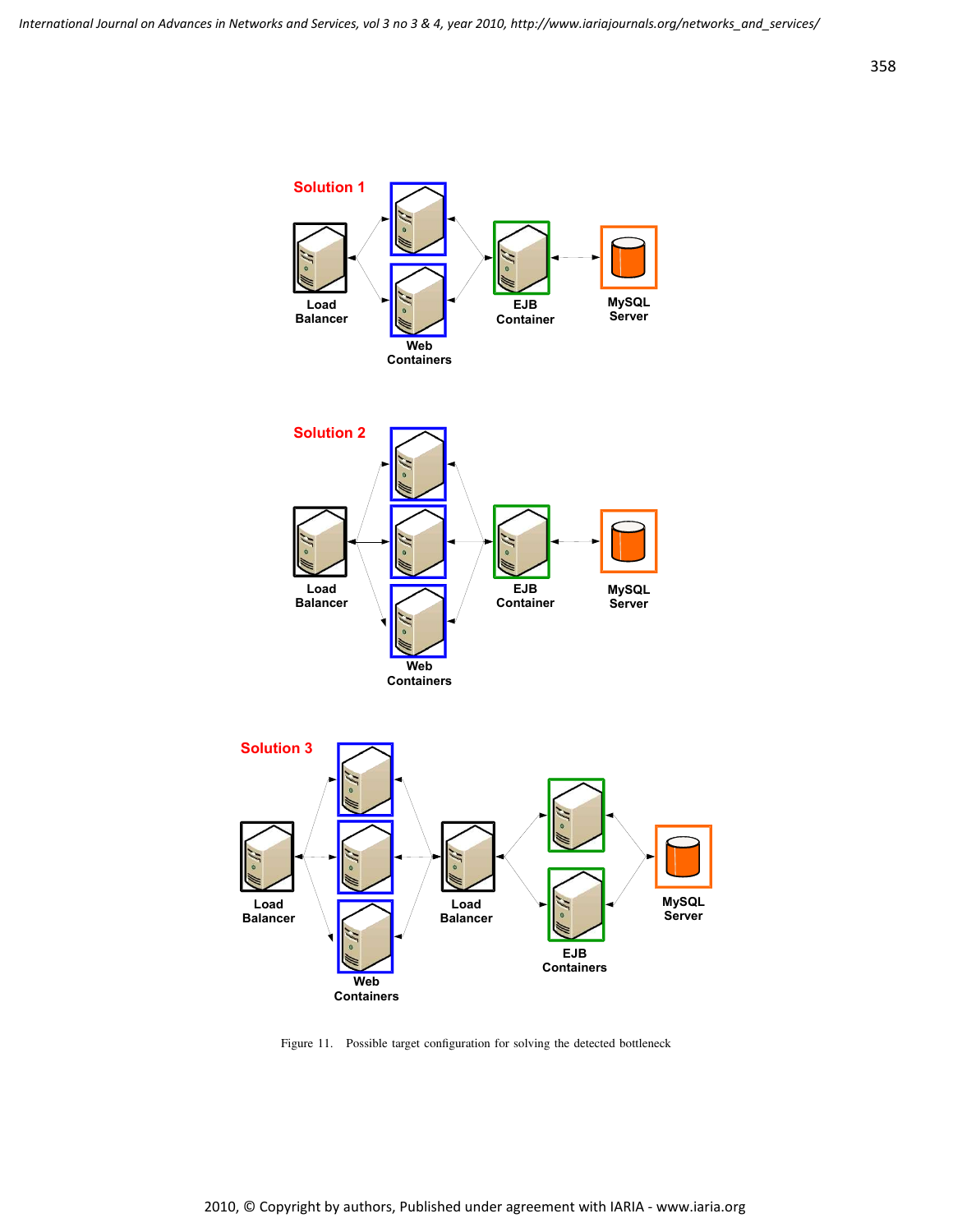| Performance index        | Solution 1         | Solution 2          | Solution 3                     |
|--------------------------|--------------------|---------------------|--------------------------------|
| Response time            | 4186 sec           | $1855$ ms           | $1454$ ms                      |
| Throughput               | $70.88$ requests/s | $106.80$ requests/s | $\overline{117.20}$ requests/s |
| Utilization Web 1        | 0.90               |                     |                                |
| Utilization Web 2        | 0.90               |                     |                                |
| Utilization Web 3        |                    |                     |                                |
| <b>Utilization EJB 1</b> | 0.70               |                     | 0.59                           |
| Utilization EJB 2        |                    |                     | 0.60                           |
| Utilization MySOL        | 0.09               | 0.14                | 0.15                           |

Table V

PERFORMANCE ANALYSIS RESULTS FOR POSSIBLE TARGET CONFIGURATIONS

However, this assumption is met with common multitier applications, which are our key targets. Second, we don't provide a solution to capture multiple round-trip calls between black boxes, in which an incoming call in tier  $n$  may result in more than a single call to tier  $n + 1$ . However, our queuing network builder supports a multiplication factor, which makes it possible to specify that a given request on black box  $n$  generates  $r$  requests on black box  $n + 1$ .

• Our work considers a traffic of homogeneous requests. Considering heterogeneous traffics with different request kinds coming with highly variable service times would require some more work. The issue is quite wide if you consider also heterogeneous admission policies depending on the request kind (priorities, preemption, etc.). But this would be typically not the case for the class of multi-tier applications we consider. Complementary experiments would give valuable feedback about the influence of requests heterogeneity in terms of service times on the different stages of the process and the accuracy of final performance predictions.

This work makes little assumptions about observation capabilities of black boxes: response time measurement as it is experienced by a client, and monitoring utilisation of host operating system resources. To improve and extend our framework, it would take some more intrusive observation capabilities. For instance, calls profiling and network analyzer tools should be integrated to help capture information about call routing or to help build plugs.

This work is essentially processor-centric, but it could be extended also for modelling other resources utilization (e.g., network bandwidth, RAM, disk space or disk transfer rate). Similar statistical techniques may also apply, but the set of relevant candidate distributions are likely to differ. This would be valuable for sizing each server, and not only the replication level of tiers.

Finally, our future work concentrates on the autonomic vision, since we plan to integrate this performance prediction platform to an autonomic system manager, responsible for checking or proposing new system configurations matching given performance requirements. Within the SelfXL project [25], applications of this "performance oracle" are foreseen for anticipating and dynamically adjusting the number of virtual machines required for a given service in a cloud computing environment.

#### **REFERENCES**

- [1] IBM, "An architectural blueprint for autonomic computing," http://www-03.ibm.com/autonomic/pdfs/AC Blueprint White Paper V7.pdf. Last accessed: January 2011, June 2005.
- [2] A. Harbaoui, B. Dillenseger, and J. Vincent, "Performance characterization of black boxes with self-controlled load injection for simulationbased sizing," in *Proceedings of CFSE'2008*. Washington, DC, USA: IEEE Computer Society, 2008, pp. 172–182.
- [3] A. Harbaoui, N. Salmi, B. Dillenseger, and J. Vincent, "Introducing queuing network-based performance awareness in autonomic systems,' in *Proceedings of ICAS'2010*. Cancun, Mexico: IEEE Computer Society, march 2010, pp. 7–12.
- [4] ANR Selfware project, "Selfware: Lessons learned to build autonomic systems," http://sardes.inrialpes.fr/~boyer/selfware/documents/ SP1-L3-Architecture.pdf. Last accessed: January 2011, 2008.
- [5] J. L. Hellerstein, D. Yixin, P. Sujay, and M. T. Dawn, *Feedback Control of Computing Systems*. John Wiley & Sons, 2004.
- [6] D. A. Menasce and M. N. Bennani, "On the use of performance models to design self-managing computer systems," in *Proc. 2003 Computer Measurement Group Conf*, 2003, pp. 7–12.
- [7] A. Kamra, V. Misra, and E. M. Nahum, "Yaksha: a self-tuning controller for managing the performance of 3-tiered web sites," in *IWQoS*, 2004, pp. 47–56.
- [8] P. L. Fontaine Rafamantanantsoa and A. Aussem, "Analyse, modélisation et contrôle en temps réel des performances d'un serveur web," LIMOS, Tech. Rep. LIMOS/RR-05-06, 10 Mars 2005.
- [9] M. Litoiu, "A performance analysis method for autonomic computing systems," *TAAS*, vol. 2, no. 1, 2007.
- [10] T. Begin, A. Brandwajn, B. Baynat, B. E. Wolfinger, and S. Fdida, "Towards an automatic modelling tool for observed system behavior," in *In proceeding of the 4th European Performance Engineering Workshop (EPEW 2007)*, Springer, Ed. Berlin, Germany: Lecture Notes in Computer Science, 27–28 September 2007, pp. 200–212.
- [11] D. A. Menascé, "Computing missing service demand parameters for performance models," in *Int. CMG Conference*, 2008, pp. 241–248.
- [12] C. M. Woodside, T. Zheng, and M. Litoiu, "Performance model estimation and tracking using optimal filters," *IEEE Transactions on Software Engineering*, vol. 34, no. 3, pp. 391–406, 2008.
- [13] B. Dillenseger, "Clif, a framework based on fractal for flexible, distributed load testing," *Annals of Telecom*, vol. 64, no. 1-2, pp. 101–120, Feb. 2009.
- [14] L. Kleinrock, *Queueing Systems*. New York: Wiley-Interscience, 1975.
- [15] R. K. Jain, *The Art of Computer Systems Performance Analysis: Techniques for Experimental Design, Measurement, Simulation, and modelling*. Canada: John Wiley and Sons, Inc, April 1991.
- [16] W. Stewart, *Introduction to the Numerical Solution of Markov Chains*. Princeton: Princeton University Press, 1994.
- [17] Chakravarti, Laha, and Roy, "Kolmogorov-smirnov test," *Handbook of Methods of Applied Statistics*, pp. 392–394, 1967.
- [18] R. D. Smith, "The dynamics of internet traffic: Self-similarity, self-organization, and complex phenomena," 2008, last accessed: January 2011. [Online]. Available: http://www.citebase.org/abstract?id= oai:arXiv.org:0807.3374